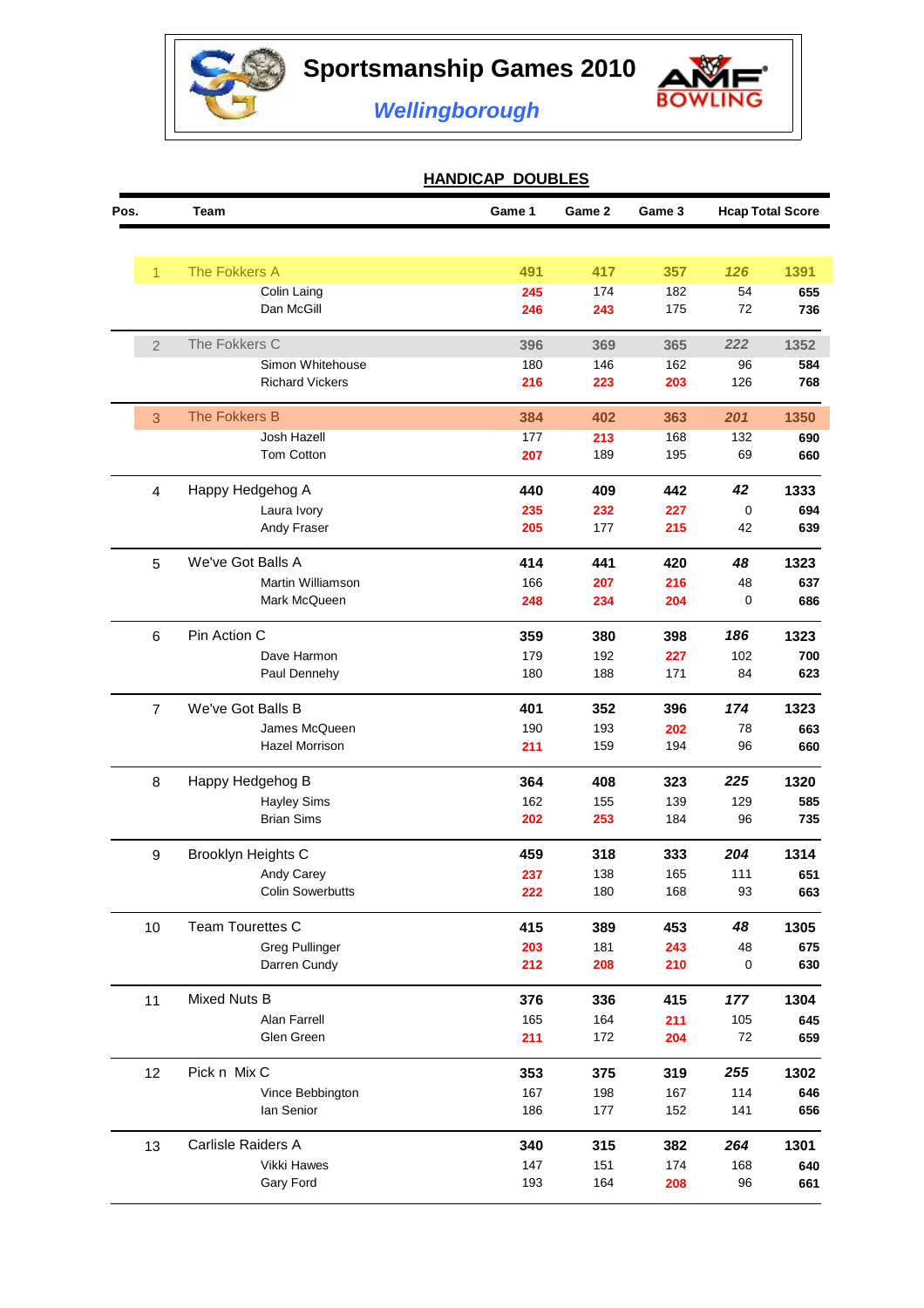| Pos. | Team                       | Game 1 | Game 2 | Game 3 |             | <b>Hcap Total Score</b> |
|------|----------------------------|--------|--------|--------|-------------|-------------------------|
| 14   | Bicester on Tour A         | 403    | 328    | 350    | 216         | 1297                    |
|      | Carissa Kepke              | 213    | 190    | 191    | 120         | 714                     |
|      | Allan Hasted               | 190    | 138    | 159    | 96          | 583                     |
| 15   | Brooklyn Heights A         | 346    | 379    | 380    | 180         | 1285                    |
|      | Mike Carey                 | 174    | 203    | 232    | 93          | 702                     |
|      | Chris Carey                | 172    | 176    | 148    | 87          | 583                     |
| 16   | Mixed Nuts C               | 384    | 353    | 411    | 132         | 1280                    |
|      | Bob Wyatt                  | 199    | 180    | 236    | 63          | 678                     |
|      | <b>Phil Gore</b>           | 185    | 173    | 175    | 69          | 602                     |
| 17   | In the Mood C              | 398    | 369    | 349    | 162         | 1278                    |
|      | Jim Jacobs                 | 154    | 167    | 168    | 102         | 591                     |
|      | Graeme Cairns              | 244    | 202    | 181    | 60          | 687                     |
| 18   | In the Mood A              | 369    | 454    | 370    | 78          | 1271                    |
|      | <b>Stuart Wolstonholme</b> | 167    | 207    | 181    | 48          | 603                     |
|      | Rob Williams               | 202    | 247    | 189    | 30          | 668                     |
| 19   | Spare Parts A              | 425    | 374    | 406    | 60          | 1265                    |
|      | Selwyn Morgan              | 200    | 158    | 179    | 51          | 588                     |
|      | Paul Walker                | 225    | 216    | 227    | 9           | 677                     |
| 20   | Team Royal Mail C          | 365    | 363    | 413    | 123         | 1264                    |
|      | Graham Burnett             | 187    | 179    | 176    | 84          | 626                     |
|      | Dean Barrow                | 178    | 184    | 237    | 39          | 638                     |
| 21   | Spare Parts B              | 350    | 503    | 341    | 66          | 1260                    |
|      | <b>Bill Nichols</b>        | 152    | 237    | 203    | 30          | 622                     |
|      | Rob Nichols                | 198    | 266    | 138    | 36          | 638                     |
| 22   | <b>TAGLLS B</b>            | 372    | 405    | 419    | 63          | 1259                    |
|      | Lee Burrows                | 207    | 237    | 258    | 0           | 702                     |
|      | <b>Alison Cliff</b>        | 165    | 168    | 161    | 63          | 557                     |
| 23   | TAGLLS A                   | 465    | 411    | 368    | 12          | 1256                    |
|      | Lez Lockley                | 235    | 224    | 178    | $\mathbf 0$ | 637                     |
|      | Simon Marshall             | 230    | 187    | 190    | 12          | 619                     |
| 24   | <b>Team Tourettes A</b>    | 410    | 396    | 393    | 54          | 1253                    |
|      | Jo Marshall                | 183    | 173    | 167    | 54          | 577                     |
|      | Danny Ayling               | 227    | 223    | 226    | 0           | 676                     |
| 25   | <b>TAGLLS C</b>            | 373    | 382    | 379    | 114         | 1248                    |
|      | Tom Ryan                   | 171    | 223    | 178    | 36          | 608                     |
|      | <b>Graham Hales</b>        | 202    | 159    | 201    | 78          | 640                     |
| 26   | WELL IN BRO'C              | 327    | 317    | 296    | 306         | 1246                    |
|      | Rosmary Martin-Smith       | 162    | 168    | 134    | 150         | 614                     |
|      | Carol Eastall              | 165    | 149    | 162    | 156         | 632                     |
| 27   | <b>Team Tourettes B</b>    | 399    | 411    | 407    | 24          | 1241                    |
|      | Matt Courtnage             | 197    | 213    | 202    | 9           | 621                     |
|      | <b>Mark Cattell</b>        | 202    | 198    | 205    | 15          | 620                     |
| 28   | In the Mood B              | 387    | 342    | 300    | 207         | 1236                    |
|      | Steve Wedgbury-Locke       | 177    | 158    | 149    | 99          | 583                     |
|      | <b>Heather Williams</b>    | 210    | 184    | 151    | 108         | 653                     |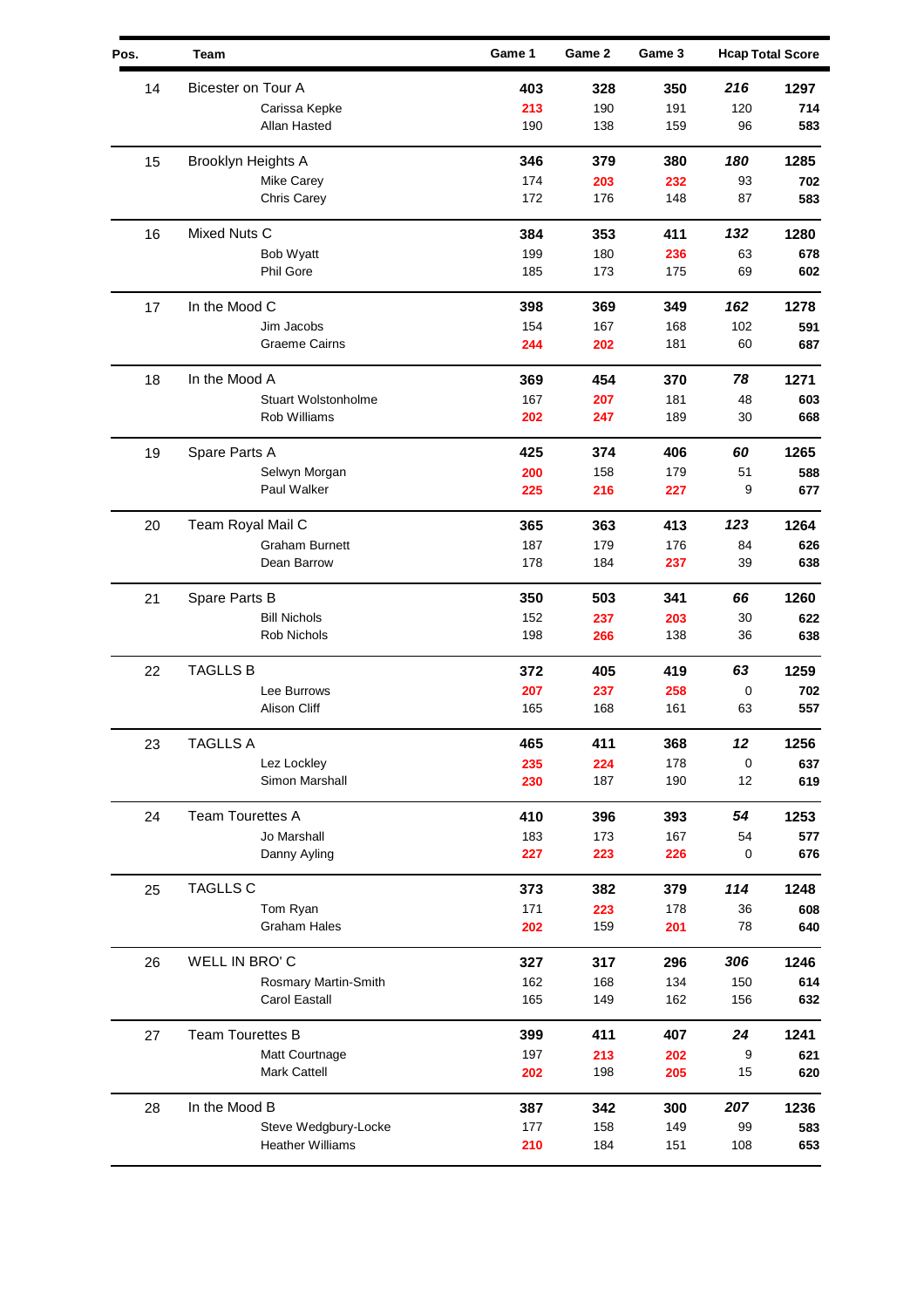| Pin Action A<br>159<br>382<br>357<br>1230<br>29<br>332<br><b>Fred Miller</b><br>171<br>233<br>167<br>75<br>646<br>Geoff Rens<br>211<br>584<br>124<br>165<br>84<br>We've Got Balls C<br>216<br>1226<br>30<br>348<br>334<br>328<br>169<br>175<br>148<br>141<br>633<br>Laura McEwan<br>179<br>593<br><b>Eddie Bear</b><br>159<br>180<br>75<br>Friends C<br>276<br>316<br>1223<br>31<br>300<br>331<br>Dave O'Brien<br>148<br>174<br>181<br>144<br>647<br>Col Okell<br>168<br>126<br>150<br>132<br>576<br>Nuts & Bolts C<br>141<br>1214<br>32<br>363<br>366<br>344<br>Geoff Ashcroft<br>209<br>190<br>188<br>45<br>632<br>154<br>176<br>582<br>Jill Owen<br>156<br>96<br>Nuts & Bolts B<br>177<br>366<br>359<br>311<br>1213<br>33<br>173<br>191<br>130<br><b>Christine Gauton</b><br>96<br>590<br>193<br>168<br>181<br>81<br>623<br><b>Brian Tilley</b><br>Nuts & Bolts A<br>222<br>34<br>270<br>373<br>342<br>1207<br>114<br>170<br>144<br>Ludy Hart<br>157<br>585<br>156<br>78<br>John Cooper<br>203<br>185<br>622<br>O.S.I.M.A. B<br>162<br>35<br>347<br>330<br>366<br>1205<br>Mary Hawkins<br>126<br>137<br>158<br>126<br>547<br><b>Brian Marks</b><br>221<br>193<br>36<br>208<br>658<br>O.S.I.M.A. A<br>313<br>300<br>328<br>264<br>1205<br>36<br>Jason Hawkins<br>180<br>146<br>183<br>84<br>593<br>133<br>612<br>Sarah McCabe<br>154<br>145<br>180<br>Yehbutz A<br>294<br>412<br>352<br>138<br>1196<br>37<br><b>Trish McGeachie</b><br>134<br>126<br>108<br>155<br>523<br>Steve McLean<br>160<br>257<br>30<br>673<br>226<br>Happy Hedgehog C<br>38<br>362<br>307<br>373<br>153<br>1195<br><b>Gary Sims</b><br>183<br>191<br>81<br>600<br>145<br>179<br>72<br>595<br><b>Rich Myers</b><br>162<br>182<br>Spare Parts C<br>114<br>1194<br>39<br>340<br>377<br>363<br>Gary Hoyland<br>185<br>155<br>145<br>48<br>533<br>lan Blake<br>155<br>222<br>218<br>66<br>661<br>Sudbury Boomers C<br>219<br>40<br>342<br>316<br>316<br>1193<br>Geraldine Banbridge<br>168<br>617<br>146<br>162<br>141<br>Jody Clifford<br>174<br>170<br>154<br>78<br>576<br>Bicester on Tour B<br>108<br>1193<br>41<br>343<br>371<br>371<br>181<br>156<br>166<br>551<br>Justin Aldridge<br>48<br>162<br>Terry Freeman<br>215<br>205<br>60<br>642<br><b>WELL IN BRO'B</b><br>216<br>42<br>286<br>1192<br>319<br>371<br><b>Robert Martin-Smith</b><br>126<br>176<br>171<br>135<br>608<br>160<br>143<br>Peter Fyles<br>81<br>584<br>200<br><b>WELL IN BRO' A</b><br>260<br>258<br>1188<br>43<br>279<br>391<br>124<br>Allan Green<br>143<br>199<br>156<br>622<br>Doug Eastall<br>136<br>136<br>102<br>192<br>566 | Pos. | Team | Game 1 | Game 2 | Game 3 | <b>Hcap Total Score</b> |
|-----------------------------------------------------------------------------------------------------------------------------------------------------------------------------------------------------------------------------------------------------------------------------------------------------------------------------------------------------------------------------------------------------------------------------------------------------------------------------------------------------------------------------------------------------------------------------------------------------------------------------------------------------------------------------------------------------------------------------------------------------------------------------------------------------------------------------------------------------------------------------------------------------------------------------------------------------------------------------------------------------------------------------------------------------------------------------------------------------------------------------------------------------------------------------------------------------------------------------------------------------------------------------------------------------------------------------------------------------------------------------------------------------------------------------------------------------------------------------------------------------------------------------------------------------------------------------------------------------------------------------------------------------------------------------------------------------------------------------------------------------------------------------------------------------------------------------------------------------------------------------------------------------------------------------------------------------------------------------------------------------------------------------------------------------------------------------------------------------------------------------------------------------------------------------------------------------------------------------------------------------------------------------------------------------------------------------------------------------------------------------------------------------------------------------------------------------------------------------------------------------------------------------------------------------------------------------------|------|------|--------|--------|--------|-------------------------|
|                                                                                                                                                                                                                                                                                                                                                                                                                                                                                                                                                                                                                                                                                                                                                                                                                                                                                                                                                                                                                                                                                                                                                                                                                                                                                                                                                                                                                                                                                                                                                                                                                                                                                                                                                                                                                                                                                                                                                                                                                                                                                                                                                                                                                                                                                                                                                                                                                                                                                                                                                                                   |      |      |        |        |        |                         |
|                                                                                                                                                                                                                                                                                                                                                                                                                                                                                                                                                                                                                                                                                                                                                                                                                                                                                                                                                                                                                                                                                                                                                                                                                                                                                                                                                                                                                                                                                                                                                                                                                                                                                                                                                                                                                                                                                                                                                                                                                                                                                                                                                                                                                                                                                                                                                                                                                                                                                                                                                                                   |      |      |        |        |        |                         |
|                                                                                                                                                                                                                                                                                                                                                                                                                                                                                                                                                                                                                                                                                                                                                                                                                                                                                                                                                                                                                                                                                                                                                                                                                                                                                                                                                                                                                                                                                                                                                                                                                                                                                                                                                                                                                                                                                                                                                                                                                                                                                                                                                                                                                                                                                                                                                                                                                                                                                                                                                                                   |      |      |        |        |        |                         |
|                                                                                                                                                                                                                                                                                                                                                                                                                                                                                                                                                                                                                                                                                                                                                                                                                                                                                                                                                                                                                                                                                                                                                                                                                                                                                                                                                                                                                                                                                                                                                                                                                                                                                                                                                                                                                                                                                                                                                                                                                                                                                                                                                                                                                                                                                                                                                                                                                                                                                                                                                                                   |      |      |        |        |        |                         |
|                                                                                                                                                                                                                                                                                                                                                                                                                                                                                                                                                                                                                                                                                                                                                                                                                                                                                                                                                                                                                                                                                                                                                                                                                                                                                                                                                                                                                                                                                                                                                                                                                                                                                                                                                                                                                                                                                                                                                                                                                                                                                                                                                                                                                                                                                                                                                                                                                                                                                                                                                                                   |      |      |        |        |        |                         |
|                                                                                                                                                                                                                                                                                                                                                                                                                                                                                                                                                                                                                                                                                                                                                                                                                                                                                                                                                                                                                                                                                                                                                                                                                                                                                                                                                                                                                                                                                                                                                                                                                                                                                                                                                                                                                                                                                                                                                                                                                                                                                                                                                                                                                                                                                                                                                                                                                                                                                                                                                                                   |      |      |        |        |        |                         |
|                                                                                                                                                                                                                                                                                                                                                                                                                                                                                                                                                                                                                                                                                                                                                                                                                                                                                                                                                                                                                                                                                                                                                                                                                                                                                                                                                                                                                                                                                                                                                                                                                                                                                                                                                                                                                                                                                                                                                                                                                                                                                                                                                                                                                                                                                                                                                                                                                                                                                                                                                                                   |      |      |        |        |        |                         |
|                                                                                                                                                                                                                                                                                                                                                                                                                                                                                                                                                                                                                                                                                                                                                                                                                                                                                                                                                                                                                                                                                                                                                                                                                                                                                                                                                                                                                                                                                                                                                                                                                                                                                                                                                                                                                                                                                                                                                                                                                                                                                                                                                                                                                                                                                                                                                                                                                                                                                                                                                                                   |      |      |        |        |        |                         |
|                                                                                                                                                                                                                                                                                                                                                                                                                                                                                                                                                                                                                                                                                                                                                                                                                                                                                                                                                                                                                                                                                                                                                                                                                                                                                                                                                                                                                                                                                                                                                                                                                                                                                                                                                                                                                                                                                                                                                                                                                                                                                                                                                                                                                                                                                                                                                                                                                                                                                                                                                                                   |      |      |        |        |        |                         |
|                                                                                                                                                                                                                                                                                                                                                                                                                                                                                                                                                                                                                                                                                                                                                                                                                                                                                                                                                                                                                                                                                                                                                                                                                                                                                                                                                                                                                                                                                                                                                                                                                                                                                                                                                                                                                                                                                                                                                                                                                                                                                                                                                                                                                                                                                                                                                                                                                                                                                                                                                                                   |      |      |        |        |        |                         |
|                                                                                                                                                                                                                                                                                                                                                                                                                                                                                                                                                                                                                                                                                                                                                                                                                                                                                                                                                                                                                                                                                                                                                                                                                                                                                                                                                                                                                                                                                                                                                                                                                                                                                                                                                                                                                                                                                                                                                                                                                                                                                                                                                                                                                                                                                                                                                                                                                                                                                                                                                                                   |      |      |        |        |        |                         |
|                                                                                                                                                                                                                                                                                                                                                                                                                                                                                                                                                                                                                                                                                                                                                                                                                                                                                                                                                                                                                                                                                                                                                                                                                                                                                                                                                                                                                                                                                                                                                                                                                                                                                                                                                                                                                                                                                                                                                                                                                                                                                                                                                                                                                                                                                                                                                                                                                                                                                                                                                                                   |      |      |        |        |        |                         |
|                                                                                                                                                                                                                                                                                                                                                                                                                                                                                                                                                                                                                                                                                                                                                                                                                                                                                                                                                                                                                                                                                                                                                                                                                                                                                                                                                                                                                                                                                                                                                                                                                                                                                                                                                                                                                                                                                                                                                                                                                                                                                                                                                                                                                                                                                                                                                                                                                                                                                                                                                                                   |      |      |        |        |        |                         |
|                                                                                                                                                                                                                                                                                                                                                                                                                                                                                                                                                                                                                                                                                                                                                                                                                                                                                                                                                                                                                                                                                                                                                                                                                                                                                                                                                                                                                                                                                                                                                                                                                                                                                                                                                                                                                                                                                                                                                                                                                                                                                                                                                                                                                                                                                                                                                                                                                                                                                                                                                                                   |      |      |        |        |        |                         |
|                                                                                                                                                                                                                                                                                                                                                                                                                                                                                                                                                                                                                                                                                                                                                                                                                                                                                                                                                                                                                                                                                                                                                                                                                                                                                                                                                                                                                                                                                                                                                                                                                                                                                                                                                                                                                                                                                                                                                                                                                                                                                                                                                                                                                                                                                                                                                                                                                                                                                                                                                                                   |      |      |        |        |        |                         |
|                                                                                                                                                                                                                                                                                                                                                                                                                                                                                                                                                                                                                                                                                                                                                                                                                                                                                                                                                                                                                                                                                                                                                                                                                                                                                                                                                                                                                                                                                                                                                                                                                                                                                                                                                                                                                                                                                                                                                                                                                                                                                                                                                                                                                                                                                                                                                                                                                                                                                                                                                                                   |      |      |        |        |        |                         |
|                                                                                                                                                                                                                                                                                                                                                                                                                                                                                                                                                                                                                                                                                                                                                                                                                                                                                                                                                                                                                                                                                                                                                                                                                                                                                                                                                                                                                                                                                                                                                                                                                                                                                                                                                                                                                                                                                                                                                                                                                                                                                                                                                                                                                                                                                                                                                                                                                                                                                                                                                                                   |      |      |        |        |        |                         |
|                                                                                                                                                                                                                                                                                                                                                                                                                                                                                                                                                                                                                                                                                                                                                                                                                                                                                                                                                                                                                                                                                                                                                                                                                                                                                                                                                                                                                                                                                                                                                                                                                                                                                                                                                                                                                                                                                                                                                                                                                                                                                                                                                                                                                                                                                                                                                                                                                                                                                                                                                                                   |      |      |        |        |        |                         |
|                                                                                                                                                                                                                                                                                                                                                                                                                                                                                                                                                                                                                                                                                                                                                                                                                                                                                                                                                                                                                                                                                                                                                                                                                                                                                                                                                                                                                                                                                                                                                                                                                                                                                                                                                                                                                                                                                                                                                                                                                                                                                                                                                                                                                                                                                                                                                                                                                                                                                                                                                                                   |      |      |        |        |        |                         |
|                                                                                                                                                                                                                                                                                                                                                                                                                                                                                                                                                                                                                                                                                                                                                                                                                                                                                                                                                                                                                                                                                                                                                                                                                                                                                                                                                                                                                                                                                                                                                                                                                                                                                                                                                                                                                                                                                                                                                                                                                                                                                                                                                                                                                                                                                                                                                                                                                                                                                                                                                                                   |      |      |        |        |        |                         |
|                                                                                                                                                                                                                                                                                                                                                                                                                                                                                                                                                                                                                                                                                                                                                                                                                                                                                                                                                                                                                                                                                                                                                                                                                                                                                                                                                                                                                                                                                                                                                                                                                                                                                                                                                                                                                                                                                                                                                                                                                                                                                                                                                                                                                                                                                                                                                                                                                                                                                                                                                                                   |      |      |        |        |        |                         |
|                                                                                                                                                                                                                                                                                                                                                                                                                                                                                                                                                                                                                                                                                                                                                                                                                                                                                                                                                                                                                                                                                                                                                                                                                                                                                                                                                                                                                                                                                                                                                                                                                                                                                                                                                                                                                                                                                                                                                                                                                                                                                                                                                                                                                                                                                                                                                                                                                                                                                                                                                                                   |      |      |        |        |        |                         |
|                                                                                                                                                                                                                                                                                                                                                                                                                                                                                                                                                                                                                                                                                                                                                                                                                                                                                                                                                                                                                                                                                                                                                                                                                                                                                                                                                                                                                                                                                                                                                                                                                                                                                                                                                                                                                                                                                                                                                                                                                                                                                                                                                                                                                                                                                                                                                                                                                                                                                                                                                                                   |      |      |        |        |        |                         |
|                                                                                                                                                                                                                                                                                                                                                                                                                                                                                                                                                                                                                                                                                                                                                                                                                                                                                                                                                                                                                                                                                                                                                                                                                                                                                                                                                                                                                                                                                                                                                                                                                                                                                                                                                                                                                                                                                                                                                                                                                                                                                                                                                                                                                                                                                                                                                                                                                                                                                                                                                                                   |      |      |        |        |        |                         |
|                                                                                                                                                                                                                                                                                                                                                                                                                                                                                                                                                                                                                                                                                                                                                                                                                                                                                                                                                                                                                                                                                                                                                                                                                                                                                                                                                                                                                                                                                                                                                                                                                                                                                                                                                                                                                                                                                                                                                                                                                                                                                                                                                                                                                                                                                                                                                                                                                                                                                                                                                                                   |      |      |        |        |        |                         |
|                                                                                                                                                                                                                                                                                                                                                                                                                                                                                                                                                                                                                                                                                                                                                                                                                                                                                                                                                                                                                                                                                                                                                                                                                                                                                                                                                                                                                                                                                                                                                                                                                                                                                                                                                                                                                                                                                                                                                                                                                                                                                                                                                                                                                                                                                                                                                                                                                                                                                                                                                                                   |      |      |        |        |        |                         |
|                                                                                                                                                                                                                                                                                                                                                                                                                                                                                                                                                                                                                                                                                                                                                                                                                                                                                                                                                                                                                                                                                                                                                                                                                                                                                                                                                                                                                                                                                                                                                                                                                                                                                                                                                                                                                                                                                                                                                                                                                                                                                                                                                                                                                                                                                                                                                                                                                                                                                                                                                                                   |      |      |        |        |        |                         |
|                                                                                                                                                                                                                                                                                                                                                                                                                                                                                                                                                                                                                                                                                                                                                                                                                                                                                                                                                                                                                                                                                                                                                                                                                                                                                                                                                                                                                                                                                                                                                                                                                                                                                                                                                                                                                                                                                                                                                                                                                                                                                                                                                                                                                                                                                                                                                                                                                                                                                                                                                                                   |      |      |        |        |        |                         |
|                                                                                                                                                                                                                                                                                                                                                                                                                                                                                                                                                                                                                                                                                                                                                                                                                                                                                                                                                                                                                                                                                                                                                                                                                                                                                                                                                                                                                                                                                                                                                                                                                                                                                                                                                                                                                                                                                                                                                                                                                                                                                                                                                                                                                                                                                                                                                                                                                                                                                                                                                                                   |      |      |        |        |        |                         |
|                                                                                                                                                                                                                                                                                                                                                                                                                                                                                                                                                                                                                                                                                                                                                                                                                                                                                                                                                                                                                                                                                                                                                                                                                                                                                                                                                                                                                                                                                                                                                                                                                                                                                                                                                                                                                                                                                                                                                                                                                                                                                                                                                                                                                                                                                                                                                                                                                                                                                                                                                                                   |      |      |        |        |        |                         |
|                                                                                                                                                                                                                                                                                                                                                                                                                                                                                                                                                                                                                                                                                                                                                                                                                                                                                                                                                                                                                                                                                                                                                                                                                                                                                                                                                                                                                                                                                                                                                                                                                                                                                                                                                                                                                                                                                                                                                                                                                                                                                                                                                                                                                                                                                                                                                                                                                                                                                                                                                                                   |      |      |        |        |        |                         |
|                                                                                                                                                                                                                                                                                                                                                                                                                                                                                                                                                                                                                                                                                                                                                                                                                                                                                                                                                                                                                                                                                                                                                                                                                                                                                                                                                                                                                                                                                                                                                                                                                                                                                                                                                                                                                                                                                                                                                                                                                                                                                                                                                                                                                                                                                                                                                                                                                                                                                                                                                                                   |      |      |        |        |        |                         |
|                                                                                                                                                                                                                                                                                                                                                                                                                                                                                                                                                                                                                                                                                                                                                                                                                                                                                                                                                                                                                                                                                                                                                                                                                                                                                                                                                                                                                                                                                                                                                                                                                                                                                                                                                                                                                                                                                                                                                                                                                                                                                                                                                                                                                                                                                                                                                                                                                                                                                                                                                                                   |      |      |        |        |        |                         |
|                                                                                                                                                                                                                                                                                                                                                                                                                                                                                                                                                                                                                                                                                                                                                                                                                                                                                                                                                                                                                                                                                                                                                                                                                                                                                                                                                                                                                                                                                                                                                                                                                                                                                                                                                                                                                                                                                                                                                                                                                                                                                                                                                                                                                                                                                                                                                                                                                                                                                                                                                                                   |      |      |        |        |        |                         |
|                                                                                                                                                                                                                                                                                                                                                                                                                                                                                                                                                                                                                                                                                                                                                                                                                                                                                                                                                                                                                                                                                                                                                                                                                                                                                                                                                                                                                                                                                                                                                                                                                                                                                                                                                                                                                                                                                                                                                                                                                                                                                                                                                                                                                                                                                                                                                                                                                                                                                                                                                                                   |      |      |        |        |        |                         |
|                                                                                                                                                                                                                                                                                                                                                                                                                                                                                                                                                                                                                                                                                                                                                                                                                                                                                                                                                                                                                                                                                                                                                                                                                                                                                                                                                                                                                                                                                                                                                                                                                                                                                                                                                                                                                                                                                                                                                                                                                                                                                                                                                                                                                                                                                                                                                                                                                                                                                                                                                                                   |      |      |        |        |        |                         |
|                                                                                                                                                                                                                                                                                                                                                                                                                                                                                                                                                                                                                                                                                                                                                                                                                                                                                                                                                                                                                                                                                                                                                                                                                                                                                                                                                                                                                                                                                                                                                                                                                                                                                                                                                                                                                                                                                                                                                                                                                                                                                                                                                                                                                                                                                                                                                                                                                                                                                                                                                                                   |      |      |        |        |        |                         |
|                                                                                                                                                                                                                                                                                                                                                                                                                                                                                                                                                                                                                                                                                                                                                                                                                                                                                                                                                                                                                                                                                                                                                                                                                                                                                                                                                                                                                                                                                                                                                                                                                                                                                                                                                                                                                                                                                                                                                                                                                                                                                                                                                                                                                                                                                                                                                                                                                                                                                                                                                                                   |      |      |        |        |        |                         |
|                                                                                                                                                                                                                                                                                                                                                                                                                                                                                                                                                                                                                                                                                                                                                                                                                                                                                                                                                                                                                                                                                                                                                                                                                                                                                                                                                                                                                                                                                                                                                                                                                                                                                                                                                                                                                                                                                                                                                                                                                                                                                                                                                                                                                                                                                                                                                                                                                                                                                                                                                                                   |      |      |        |        |        |                         |
|                                                                                                                                                                                                                                                                                                                                                                                                                                                                                                                                                                                                                                                                                                                                                                                                                                                                                                                                                                                                                                                                                                                                                                                                                                                                                                                                                                                                                                                                                                                                                                                                                                                                                                                                                                                                                                                                                                                                                                                                                                                                                                                                                                                                                                                                                                                                                                                                                                                                                                                                                                                   |      |      |        |        |        |                         |
|                                                                                                                                                                                                                                                                                                                                                                                                                                                                                                                                                                                                                                                                                                                                                                                                                                                                                                                                                                                                                                                                                                                                                                                                                                                                                                                                                                                                                                                                                                                                                                                                                                                                                                                                                                                                                                                                                                                                                                                                                                                                                                                                                                                                                                                                                                                                                                                                                                                                                                                                                                                   |      |      |        |        |        |                         |
|                                                                                                                                                                                                                                                                                                                                                                                                                                                                                                                                                                                                                                                                                                                                                                                                                                                                                                                                                                                                                                                                                                                                                                                                                                                                                                                                                                                                                                                                                                                                                                                                                                                                                                                                                                                                                                                                                                                                                                                                                                                                                                                                                                                                                                                                                                                                                                                                                                                                                                                                                                                   |      |      |        |        |        |                         |
|                                                                                                                                                                                                                                                                                                                                                                                                                                                                                                                                                                                                                                                                                                                                                                                                                                                                                                                                                                                                                                                                                                                                                                                                                                                                                                                                                                                                                                                                                                                                                                                                                                                                                                                                                                                                                                                                                                                                                                                                                                                                                                                                                                                                                                                                                                                                                                                                                                                                                                                                                                                   |      |      |        |        |        |                         |
|                                                                                                                                                                                                                                                                                                                                                                                                                                                                                                                                                                                                                                                                                                                                                                                                                                                                                                                                                                                                                                                                                                                                                                                                                                                                                                                                                                                                                                                                                                                                                                                                                                                                                                                                                                                                                                                                                                                                                                                                                                                                                                                                                                                                                                                                                                                                                                                                                                                                                                                                                                                   |      |      |        |        |        |                         |
|                                                                                                                                                                                                                                                                                                                                                                                                                                                                                                                                                                                                                                                                                                                                                                                                                                                                                                                                                                                                                                                                                                                                                                                                                                                                                                                                                                                                                                                                                                                                                                                                                                                                                                                                                                                                                                                                                                                                                                                                                                                                                                                                                                                                                                                                                                                                                                                                                                                                                                                                                                                   |      |      |        |        |        |                         |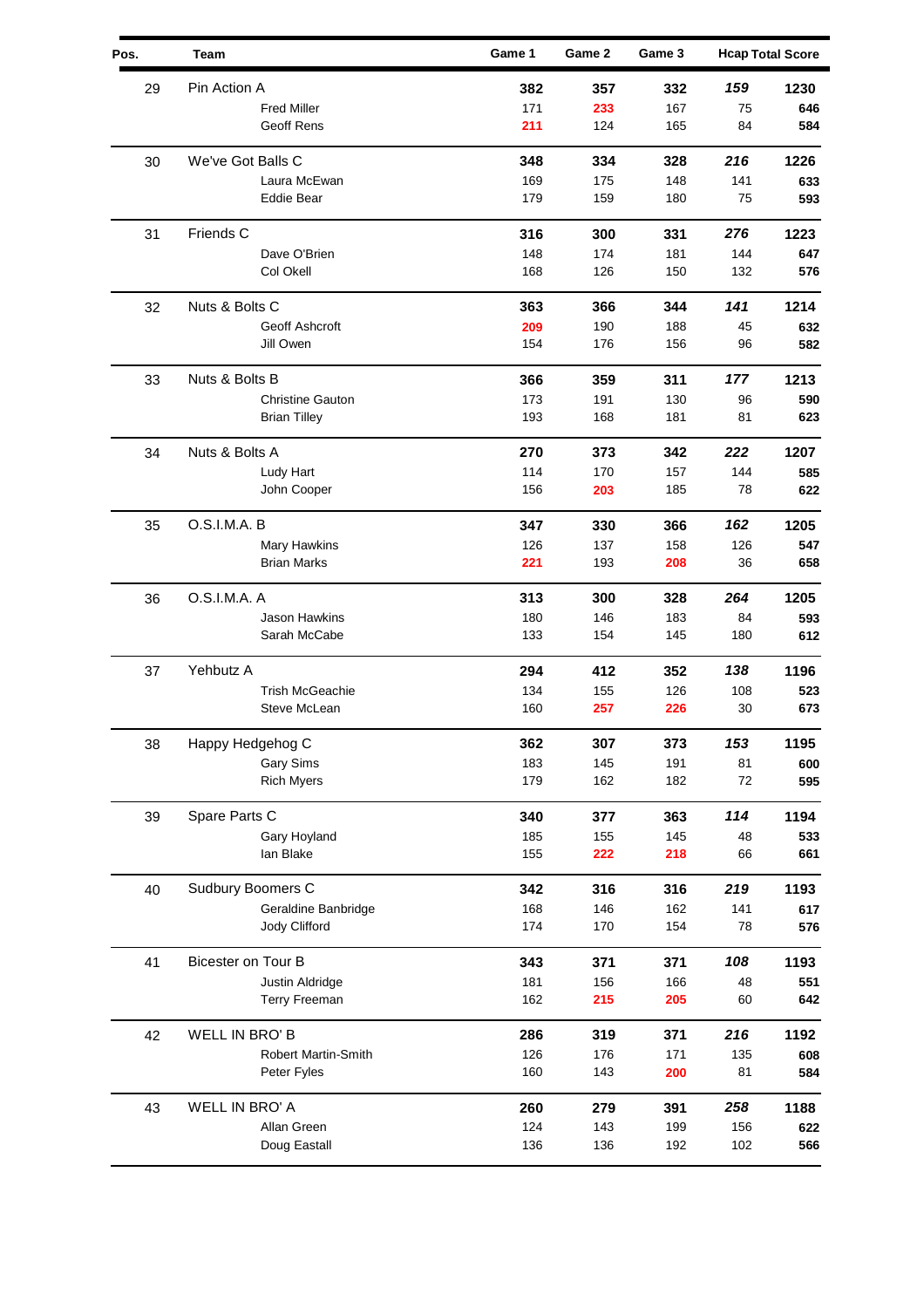| Pos. | Team                   | Game 1 | Game 2 | Game 3 |     | <b>Hcap Total Score</b> |
|------|------------------------|--------|--------|--------|-----|-------------------------|
| 44   | Tequila Sunrise B      | 376    | 267    | 360    | 183 | 1186                    |
|      | Linda Spurway          | 189    | 123    | 169    | 96  | 577                     |
|      | Mark Spurway           | 187    | 144    | 191    | 87  | 609                     |
| 45   | Carlisle Raiders C     | 402    | 335    | 339    | 108 | 1184                    |
|      | Mike Graham            | 181    | 179    | 172    | 60  | 592                     |
|      | Craig Smith            | 221    | 156    | 167    | 48  | 592                     |
| 46   | Carlisle Raiders B     | 332    | 286    | 327    | 234 | 1179                    |
|      | <b>Steve Crossland</b> | 164    | 155    | 167    | 114 | 600                     |
|      | <b>Bill Riley</b>      | 168    | 131    | 160    | 120 | 579                     |
| 47   | O.S.I.M.A.C            | 268    | 259    | 276    | 375 | 1178                    |
|      | <b>Viv Lutter</b>      | 96     | 101    | 130    | 255 | 582                     |
|      | Tom Lutter             | 172    | 158    | 146    | 120 | 596                     |
| 48   | Tequila Sunrise A      | 262    | 332    | 342    | 240 | 1176                    |
|      | Katie Haime            | 154    | 180    | 181    | 96  | 611                     |
|      | Sally Gale             | 108    | 152    | 161    | 144 | 565                     |
| 49   | Team Wantz C           | 269    | 378    | 360    | 165 | 1172                    |
|      | Chris Howland          | 133    | 208    | 162    | 96  | 599                     |
|      | <b>Mike Hastings</b>   | 136    | 170    | 198    | 69  | 573                     |
| 50   | Team Royal Mail B      | 346    | 383    | 358    | 81  | 1168                    |
|      | Dale Longyear          | 159    | 194    | 155    | 45  | 553                     |
|      | Colin Marshall         | 187    | 189    | 203    | 36  | 615                     |
| 51   | Pin Action B           | 297    | 367    | 346    | 147 | 1157                    |
|      | Emma Manning           | 160    | 205    | 184    | 24  | 573                     |
|      | Karen Chorlton         | 137    | 162    | 162    | 123 | 584                     |
| 52   | Pick n Mix A           | 281    | 243    | 311    | 321 | 1156                    |
|      | Pat Webb               | 114    | 127    | 118    | 192 | 551                     |
|      | Neil Tarbard           | 167    | 116    | 193    | 129 | 605                     |
| 53   | Sudbury Spinners C     | 277    | 276    | 287    | 315 | 1155                    |
|      | Jean Gardiner          | 125    | 143    | 136    | 162 | 566                     |
|      | Geoff Gardiner         | 152    | 133    | 151    | 153 | 589                     |
| 54   | <b>Friends B</b>       | 245    | 350    | 270    | 285 | 1150                    |
|      | Lyn O'Brien            | 117    | 204    | 117    | 168 | 606                     |
|      | Ste Jones              | 128    | 146    | 153    | 117 | 544                     |
| 55   | Brooklyn Heights B     | 266    | 299    | 263    | 321 | 1149                    |
|      | Suzanne McLean         | 120    | 171    | 105    | 156 | 552                     |
|      | Natalie Joyce          | 146    | 128    | 158    | 165 | 597                     |
| 56   | Aylesbury Aces C       | 322    | 319    | 356    | 150 | 1147                    |
|      | Kevin Furness          | 191    | 189    | 206    | 18  | 604                     |
|      | Alan Furness           | 131    | 130    | 150    | 132 | 543                     |
| 57   | Yehbutz C              | 321    | 326    | 340    | 159 | 1146                    |
|      | Alan Smith             | 158    | 171    | 171    | 72  | 572                     |
|      | <b>Brian Standing</b>  | 163    | 155    | 169    | 87  | 574                     |
| 58   | Yehbutz B              | 319    | 380    | 329    | 117 | 1145                    |
|      | Allan McGeachie        | 145    | 193    | 167    | 48  | 553                     |
|      | Dave Goodwin           | 174    | 187    | 162    | 69  | 592                     |